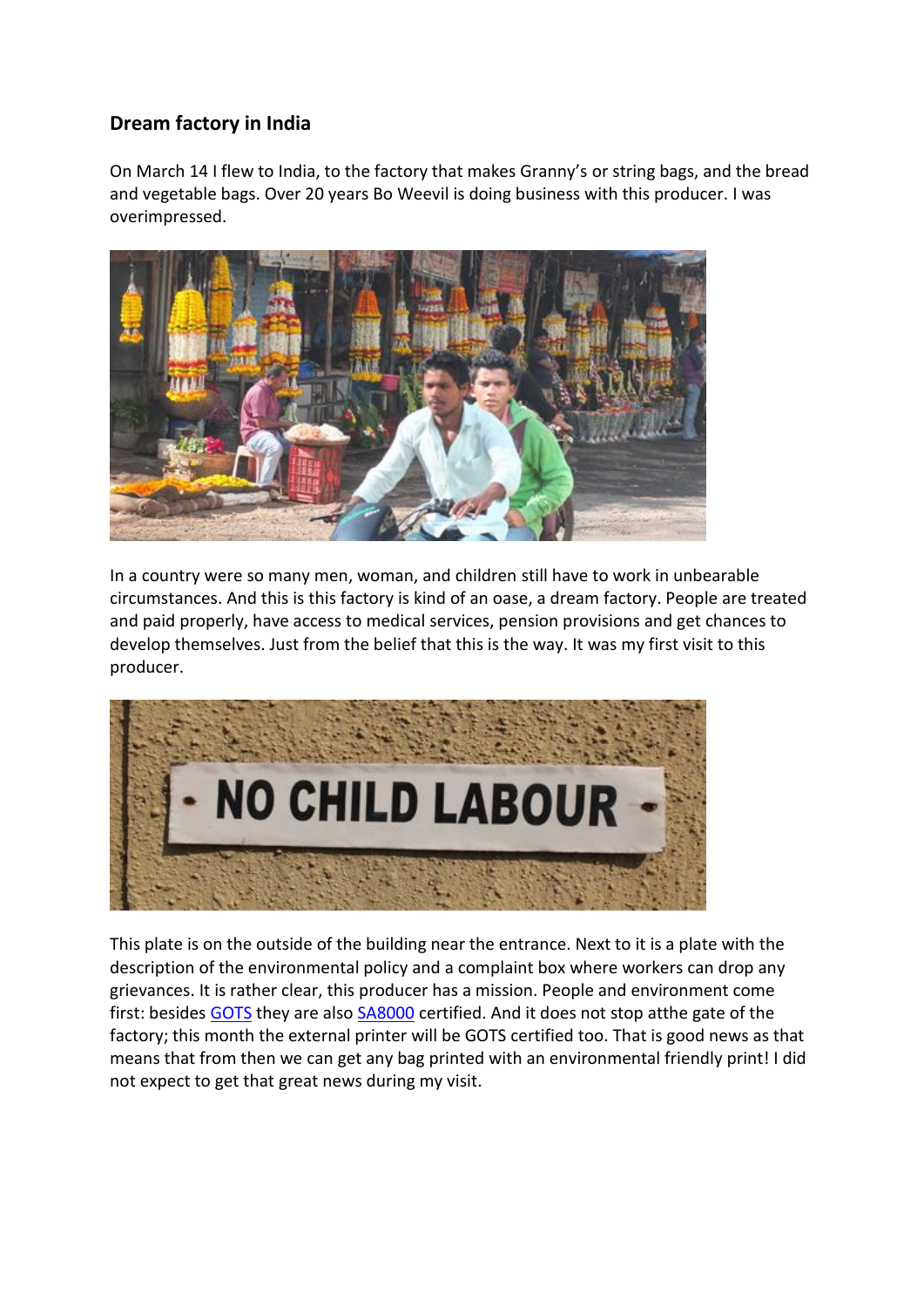

From these knitting machines derives the fabric for the string bags. The machines are maintained and operated with love.